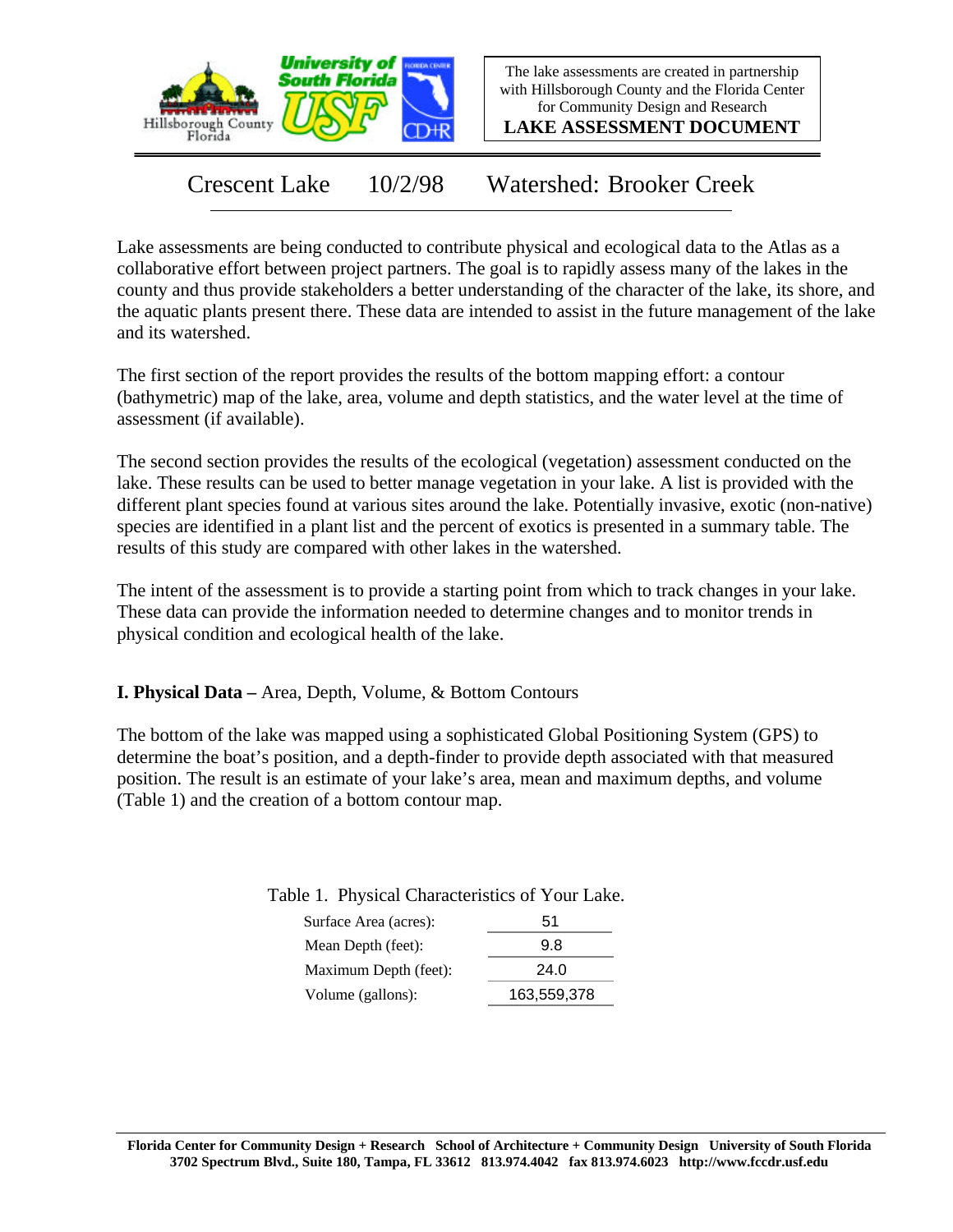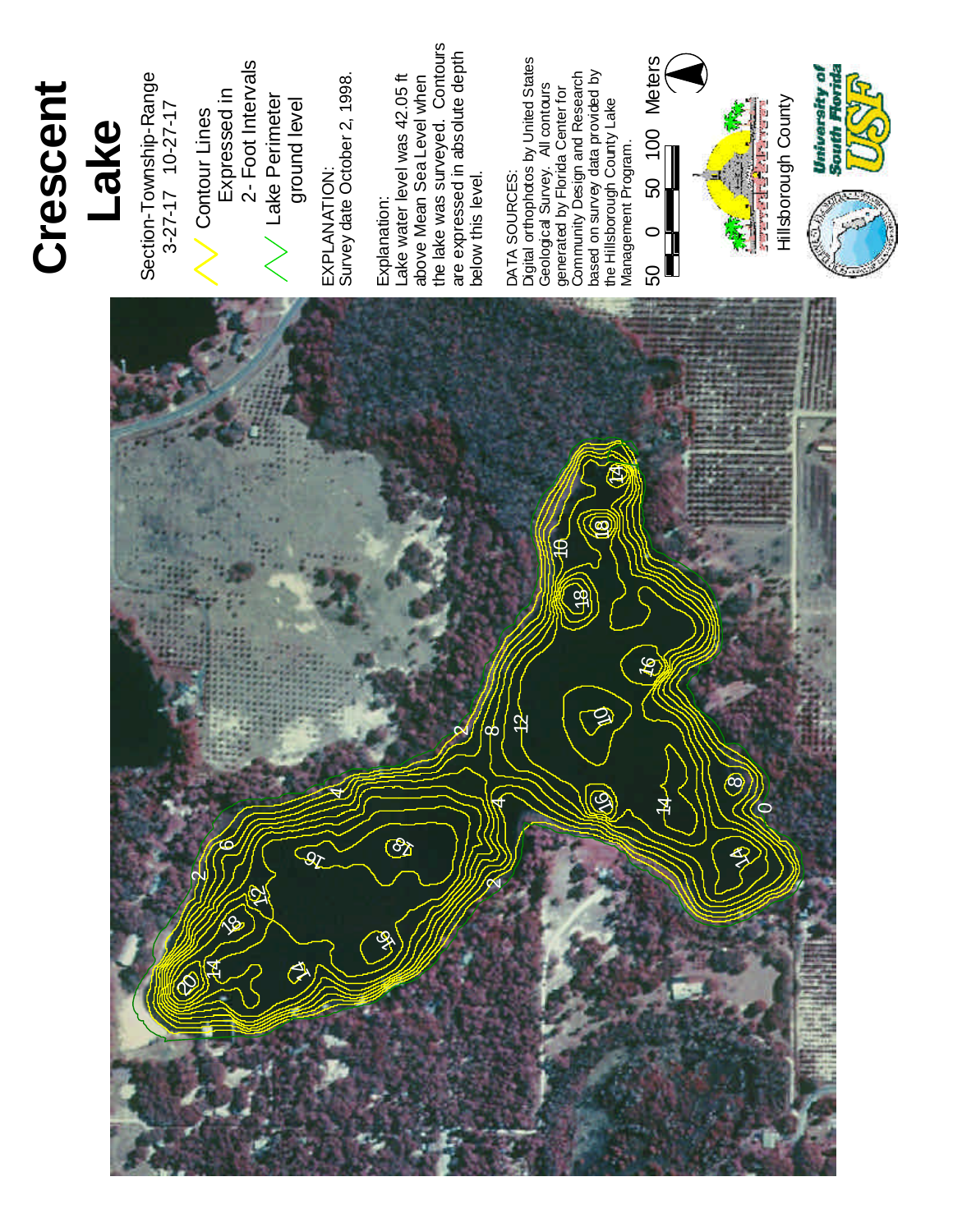

**LAKE ASSESSMENT DOCUMENT**

Crescent Lake 10/2/98 Watershed: Brooker Creek

## **II. Ecological Data**

Aquatic Plant Survey

Approximately equispaced sites are haphazardly mapped around the lake and the aquatic plants at each site are surveyed. The total number of species from all sites is used to approximate the total diversity of aquatic plants and the percent of invasive-exotic plants on the lake and in the watershed (Table 2). Many of these plants are considered ecologically harmful, as they tend to out-compete native species. Such "nuisance" plants can also make boating and other recreational activities difficult or impossible. The common and scientific names of plant species found on your lake are listed in Table 3.

> Table 2. Comparison of species diversity between your lake and other assessed lakes located within your watershed.

|                        |     | Crescent Lake Brooker Creek |  |
|------------------------|-----|-----------------------------|--|
|                        |     | (Average)                   |  |
| Number of Taxa:        | 43  | 31                          |  |
| Percent Exotic Plants: | 12% | 14%                         |  |

Table 3. Botanical and common names of the most commonly found plants on your lake. Percent frequency (of occurence), habit (location where found), status (native or exotic), and EPPC status are provided.

| Common Name                     | <b>Plant Species</b>        | Frequency | Habit     | <b>Status</b> | <b>EPPC</b> |
|---------------------------------|-----------------------------|-----------|-----------|---------------|-------------|
| <b>Torpedo Grass</b>            | Panicum repens              | 100%      | Emergent  | Exotic        |             |
| Water Primroses, Primrosewillow | Ludwigia spp.               | 90%       | Emergent  | Unknown       | NL          |
| Water Spangles, Water Fern      | Salvinia minima             | 90%       | Floating  | Native        | NL.         |
| <b>Bladderwort</b>              | Utricularia spp.            | 90%       | Submersed | Native        | NL.         |
| <b>Pickerel Weed</b>            | Pontederia cordata          | 80%       | Emergent  | Native        | NL.         |
| <b>Climbing Hempvine</b>        | Mikania scandens            | 70%       | Emergent  | Native        | NL.         |
| Spatterdock, Yellow Pondlily    | Nuphar lutea var. advena    | 70%       | Floating  | Native        | <b>NL</b>   |
| Alligator Weed                  | Alternanthera philoxeroides | 60%       | Emergent  | Exotic        | Ш           |
| Baldwin's Spikerush, Roadgrass  | Eleocharis baldwinii        | 60%       | Submersed | Native        | <b>NL</b>   |
| Punk Tree, Melaleuca            | Melaleuca quinquenervia     | 60%       | Emergent  | Exotic        |             |
| Southern Red Maple              | Acer rubrum var. trilobum   | 50%       | Emergent  | Native        | <b>NL</b>   |
| <b>Water Purslane</b>           | Didiplis diandra            | 50%       | Submersed | Unknown       | NL.         |
| Wax Myrtle                      | Myrica cerifera             | 50%       | Emergent  | Native        | NL.         |
| Pine Tree                       | Pinus spp.                  | 50%       | Emergent  | Native        | NL.         |
| Dahoon Holly                    | llex cassine                | 40%       | Emergent  | Native        | NL.         |
| Algae                           | Periphyton spp.             | 40%       | Submersed | Native        | <b>NL</b>   |

Florida Center for Community Design + Research School of Architecture + Community Design University of South Florida 3702 Spectrum Blvd., Suite 180, Tampa, FL 33612 813.974.4042 fax 813.974.6023 http://www.fccdr.usf.edu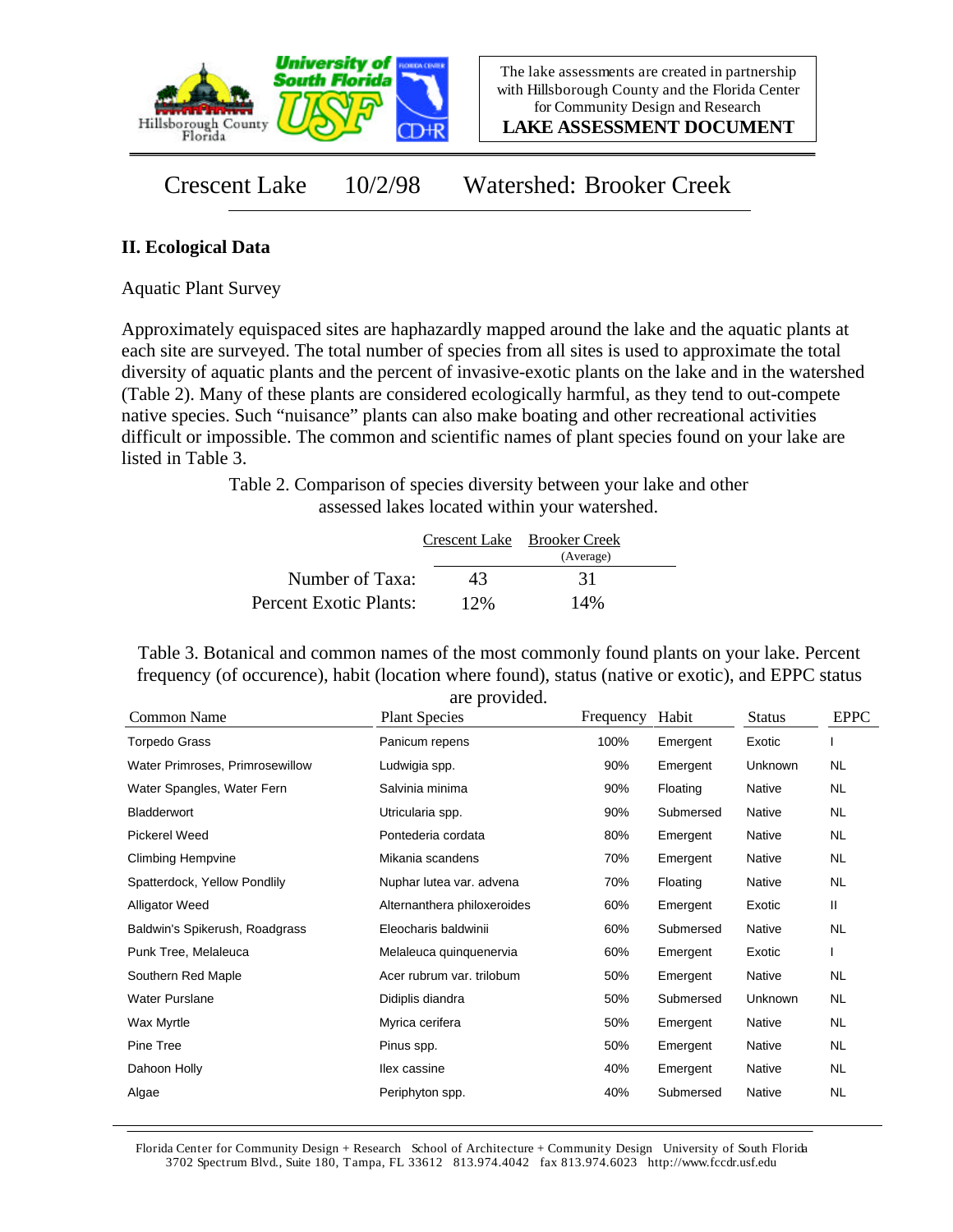## Crescent Lake 10/2/98 Watershed: Brooker Creek

| Willow                                    | Salix spp.             | 40% | Emergent  | Native        | <b>NL</b> |
|-------------------------------------------|------------------------|-----|-----------|---------------|-----------|
| Swamp Fern                                | Blechnum serrulatum    | 30% | Emergent  | <b>Native</b> | <b>NL</b> |
| Water Hyacinth                            | Eichhornia crassipes   | 30% | Floating  | Exotic        | L         |
| <b>Stream Bog Moss</b>                    | Mayaka fluviatilis     | 30% | Submersed | <b>Native</b> | <b>NL</b> |
| American White Water Lily, Fragrant Water | Nymphaea odorata       | 30% | Floating  | <b>Native</b> | <b>NL</b> |
| Maidencane                                | Panicum hemitomon      | 30% | Emergent  | Native        | <b>NL</b> |
| Algal Mats, Floating                      | Algal spp.             | 20% | Floating  | Unknown       | Unknow    |
| <b>Buttonweed</b>                         | Diodia virginiana      | 20% | Emergent  | Native        | <b>NL</b> |
| Manyflower Marshpennywort, Water Penny    | Hydrocotyl umbellata   | 20% | Emergent  | Native        | <b>NL</b> |
| Creeping Primrosewillow, Red Ludwigia     | Ludwigia repens        | 20% | Emergent  | Native        | <b>NL</b> |
| Watergrass                                | Luziola fluitans       | 20% | Emergent  | Native        | <b>NL</b> |
| Sweetbay Magnolia                         | Magnolia virginiana    | 20% | Emergent  | Native        | <b>NL</b> |
| Southern Waternymph                       | Najas guadelupensis    | 20% | Submersed | Native        | <b>NL</b> |
| Pond Weed                                 | Potamogeton spp.       | 20% | Submersed | Unknown       | <b>NL</b> |
| Laurel Oak; Diamond Oak                   | Quercus laurifolia     | 20% | Emergent  | Native        | <b>NL</b> |
| Filamentous Algae, Algal Mats             | Algae, Filamentous     | 10% | Floating  | Native        | <b>NL</b> |
| <b>Bur Marigold</b>                       | Bidens spp.            | 10% | Emergent  | Native        | <b>NL</b> |
| Fanwort                                   | Cabomba caroliniana    | 10% | Submersed | Native        | <b>NL</b> |
| Sedge                                     | Cyperus spp.           | 10% | Emergent  | Unknown       | <b>NL</b> |
| Southern Wood Fern                        | Dryopteris Iudoviciana | 10% | Emergent  | Native        | <b>NL</b> |
| Loblolly Bay                              | Gordonia lasianthus    | 10% | Emergent  | <b>Native</b> | <b>NL</b> |
| Morning Glory                             | Ipomoea spp.           | 10% | Emergent  | Unknown       | <b>NL</b> |
| Stonewort                                 | Nitella spp.           | 10% | Submersed | <b>Native</b> | <b>NL</b> |
| Water Oak                                 | Quercus nigra          | 10% | Emergent  | Native        | <b>NL</b> |
| <b>Burhead Sedge, Cuban Scirpus</b>       | Scirpus cubensis       | 10% | Emergent  | Native        | <b>NL</b> |
| Cypress                                   | Taxodium spp.          | 10% | Emergent  | Native        | <b>NL</b> |
| Caesar's-weed                             | Urena lobata           | 10% | Emergent  | Exotic        | Ш         |